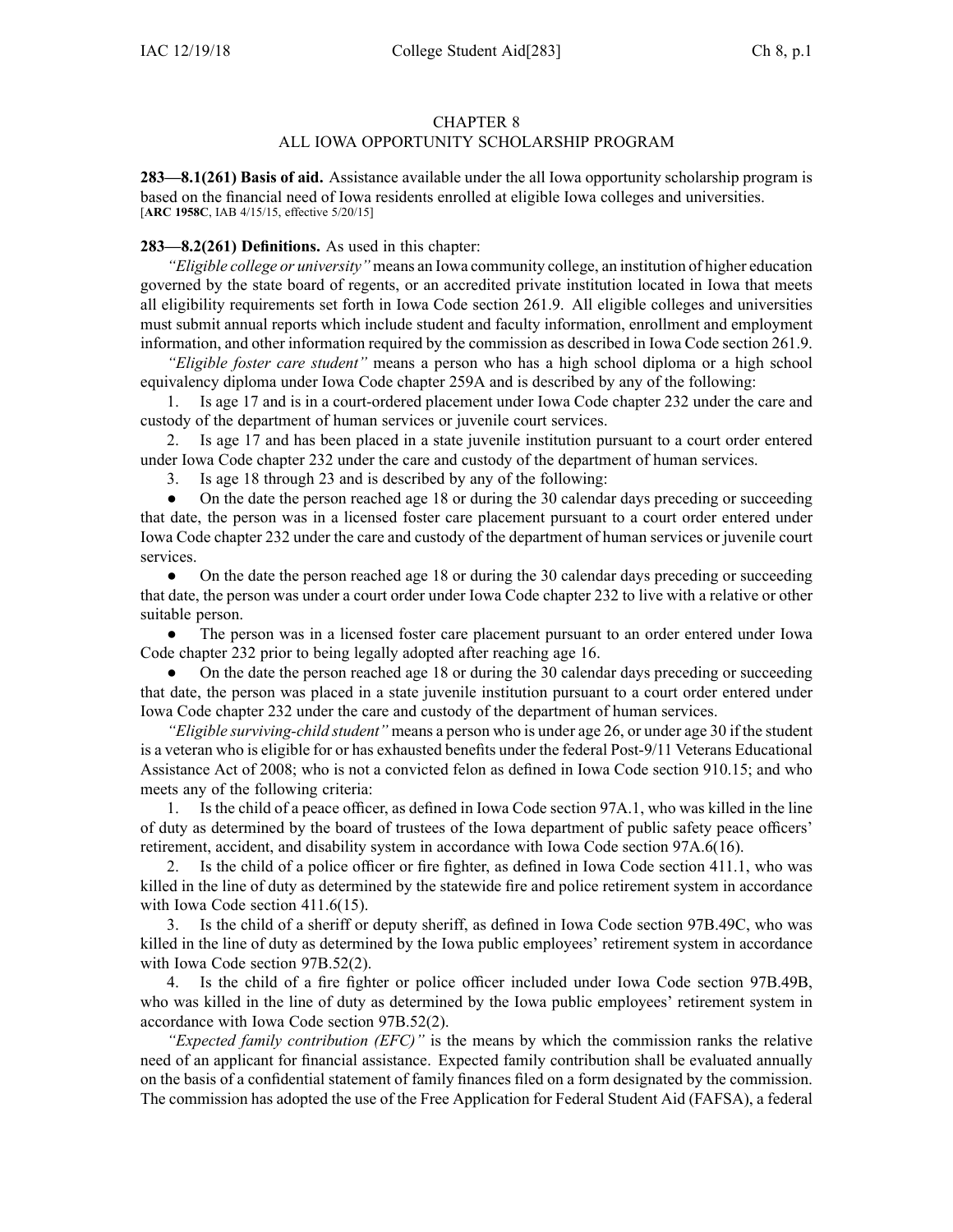form used to calculate <sup>a</sup> formula developed by the U.S. Department of Education, the results of which are used to determine expected family contribution. Relative need will be ranked based on the applicant's expected family contribution (EFC) provided by the U.S. Department of Education. The FAFSA must be received by the processing agen<sup>t</sup> by the date specified by the commission.

*"Full-time"* means enrollment at an eligible college or university in <sup>a</sup> course of study including at least 12 semester hours or the trimester or quarter equivalent.

*"Iowa resident"* means <sup>a</sup> person who meets the residency requirements established in [283—Chapter](https://www.legis.iowa.gov/docs/iac/chapter/283.10.pdf) [10](https://www.legis.iowa.gov/docs/iac/chapter/283.10.pdf).

*"Part-time"* means enrollment at an eligible college or university in <sup>a</sup> course of study including at least three semester hours or the trimester or quarter equivalent.

[**ARC [2205C](https://www.legis.iowa.gov/docs/aco/arc/2205C.pdf)**, IAB 10/28/15, effective 12/2/15; **ARC [2206C](https://www.legis.iowa.gov/docs/aco/arc/2206C.pdf)**, IAB 10/28/15, effective 12/2/15; **ARC [3381C](https://www.legis.iowa.gov/docs/aco/arc/3381C.pdf)**, IAB 10/11/17, effective 9/20/17; **ARC [4183C](https://www.legis.iowa.gov/docs/aco/arc/4183C.pdf)**, IAB 12/19/18, effective 1/23/19]

#### **283—8.3(261) Eligibility requirements.**

**8.3(1)** Applicants for the all Iowa opportunity scholarship program must complete the Free Application for Federal Student Aid (FAFSA) by the date specified by the commission and any additional applications or documents required by the commission. In addition to completing the FAFSA, an applicant must be:

*a.* An Iowa resident who begins the initial period of postsecondary enrollment within two academic years of graduation from high school or within two academic years of completion of <sup>a</sup> high school equivalency diploma under Iowa Code chapter [259A](https://www.legis.iowa.gov/docs/ico/chapter/2017/259A.pdf); and

*b.* Enrolled for at least three semester hours, or the trimester or quarter equivalent, in <sup>a</sup> program eligible for federal student aid under Title IV of the federal Higher Education Act leading to an undergraduate degree, diploma, or certificate from an eligible college or university.

**8.3(2)** To maintain eligibility, recipients must maintain satisfactory academic progress as defined by the eligible college or university.

**8.3(3)** Individuals who have military obligations may delay the initial period of enrollment for up to four academic years beyond high school graduation and must begin postsecondary enrollment within two academic years of discharge. Exceptions for health or other personal reasons for delaying the initial period of enrollment will be reviewed by commission staff on <sup>a</sup> case-by-case basis. [**ARC [8333B](https://www.legis.iowa.gov/docs/aco/arc/8333B.pdf)**, IAB 12/2/09, effective 1/6/10; **ARC [3381C](https://www.legis.iowa.gov/docs/aco/arc/3381C.pdf)**, IAB 10/11/17, effective 9/20/17]

### **283—8.4(261) Awarding of funds.**

**8.4(1)** *Selection criteria.* All applicants who submit applications that are received on or before the published deadline will be considered for funding.

**8.4(2)** *Priority for grants.* Only applicants with expected family contributions (EFCs) at or below the average tuition and fees for regen<sup>t</sup> university students for the academic year for which awards are being made will be considered for awards.

*a.* All eligible new and renewal foster care students will receive first priority for funding. Awards to eligible foster care students will be made based on EFC levels within the parameters defined by the commission, with students in the lowest EFC levels awarded first and at increasing EFC levels until the maximum EFC level is reached. If all students in <sup>a</sup> given EFC level cannot be funded, students will be ranked according to the date the state application was filed.

*b.* All new and renewal eligible surviving-child students will receive second priority for funding. Awards to eligible surviving-child students will be made based on EFC levels within the parameters defined by the commission, with students in the lowest EFC levels awarded first and at increasing EFC levels until the maximum EFC level is reached. If all students in <sup>a</sup> given EFC level cannot be funded, students will be ranked according to the date the state application was filed.

All eligible renewal applicants will receive third priority for funding. Awards to renewal applicants will be made based on EFC levels within the parameters defined by the commission, with students in the lowest EFC levels awarded first and at increasing EFC levels until the maximum EFC level is reached. If all students in <sup>a</sup> given EFC level cannot be funded, students will be ranked according to the date the state application was filed.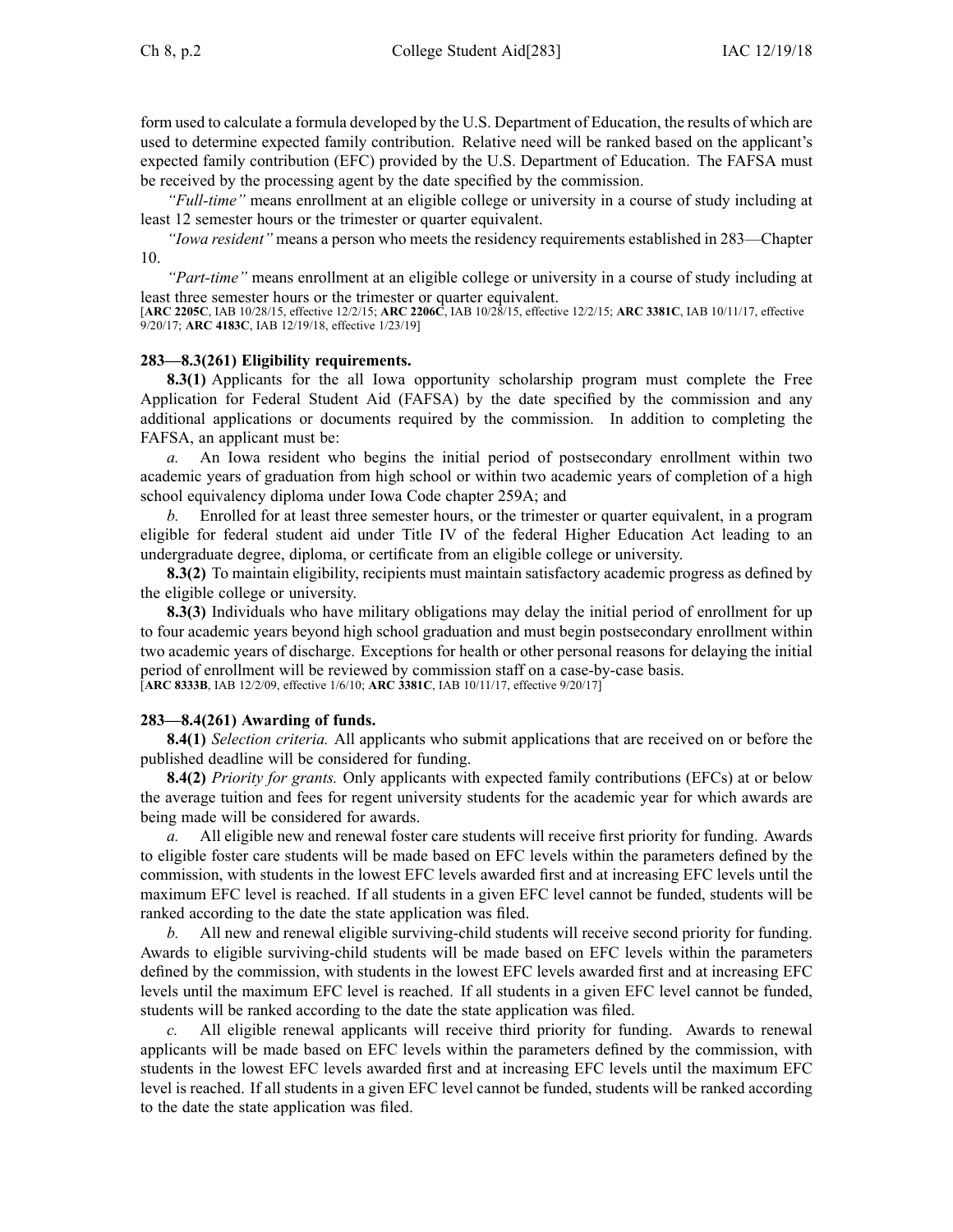*d.* If funding remains after all eligible foster care students, eligible surviving-child students, and renewal students have been awarded, fourth priority will be given to students who participated in federal TRIO programs, participated in alternative programs in high school, or graduated from alternative high schools. Awards will be made to students in this category based on EFC levels within the parameters defined by the commission, with students in the lowest EFC levels awarded first and at increasing EFC levels until the maximum EFC level is reached. If all students in <sup>a</sup> given EFC level cannot be funded, students will be ranked according to the date the state application was filed.

If funding remains after all priority applicants have been awarded, fifth priority will be given to students who participated in federal GEAR UP programs. Awards will be made to students in this category based on EFC levels within the parameters defined by the commission, with students in the lowest EFC levels awarded first, followed by awards to students at increasing EFC levels until the maximum EFC level is reached. If all students in <sup>a</sup> given EFC level cannot be funded, students will be ranked according to the date the state application was filed.

*f.* If funding is available, awards to remaining eligible applicants will be made based on EFC levels within the parameters defined by the commission, with students in the lowest EFC levels awarded first, followed by awards to students at increasing EFC levels until the maximum EFC level is reached. If all students in <sup>a</sup> given EFC level cannot be funded, students will be ranked according to the date the state application was filed.

**8.4(3)** *Maximum award.* All Iowa opportunity scholarships are provided during the traditional nine-month academic year, which is generally defined as September through May. Effective in the fiscal year beginning July 1, 2017, new recipients attending eligible colleges and universities may receive no more than 8 full-time or 16 part-time semesters of all Iowa opportunity scholarships.

*a.* The maximum award for full-time students will be the lesser of:

(1) The amount of financial need demonstrated by the student as calculated by the commission, or

(2) One-half of the average tuition and fees for regen<sup>t</sup> university students for the award year.

*b.* The maximum award for <sup>a</sup> full-time student will not be affected by the ranking system used to prioritize grants. A part-time student will receive <sup>a</sup> prorated award, as defined by the commission, based on the number of hours for which the student is enrolled.

**8.4(4)** *Awarding process.*

*a.* College and university officials will provide information about eligible students to the commission in <sup>a</sup> format specified by the commission.

*b.* The commission will designate recipients until all funding has been expended.

*c.* The commission will notify recipients and college and university officials of the awards, clearly indicating the award amount and the state program from which funding is being provided and stating that funding is contingent on the availability of state funds.

*d.* The college or university will apply awards directly to student accounts to cover tuition and fees, room and board, and other bona fide education expenses, such as books, equipment, and transportation.

*e.* The college or university is responsible for completing necessary verification and for coordinating other aid to ensure compliance with student eligibility requirements and allowable award amounts. The college or university will repor<sup>t</sup> changes in student eligibility to the commission.

**8.4(5)** *Award transfers and adjustments.* Recipients are responsible for promptly notifying the appropriate college or university of any change in enrollment or financial situation. The college or university will make necessary changes and notify the commission.

**8.4(6)** *Renewal.* Applicants must complete and file annual applications (FAFSAs) for the all Iowa opportunity scholarship program by the deadline established by the commission. If funds remain available after the application deadline, the commission will continue to accep<sup>t</sup> applications. To be eligible for renewal, <sup>a</sup> recipient must maintain satisfactory academic progress as defined by the eligible college or university and must not have exceeded the funding limit as described in [8.4\(3\)](https://www.legis.iowa.gov/docs/iac/rule/283.8.4.pdf).

[**ARC [1958C](https://www.legis.iowa.gov/docs/aco/arc/1958C.pdf)**, IAB 4/15/15, effective 5/20/15; **ARC [2206C](https://www.legis.iowa.gov/docs/aco/arc/2206C.pdf)**, IAB 10/28/15, effective 12/2/15; **ARC [2943C](https://www.legis.iowa.gov/docs/aco/arc/2943C.pdf)**, IAB 2/15/17, effective 3/22/17; **ARC [3381C](https://www.legis.iowa.gov/docs/aco/arc/3381C.pdf)**, IAB 10/11/17, effective 9/20/17; **ARC [4183C](https://www.legis.iowa.gov/docs/aco/arc/4183C.pdf)**, IAB 12/19/18, effective 1/23/19]